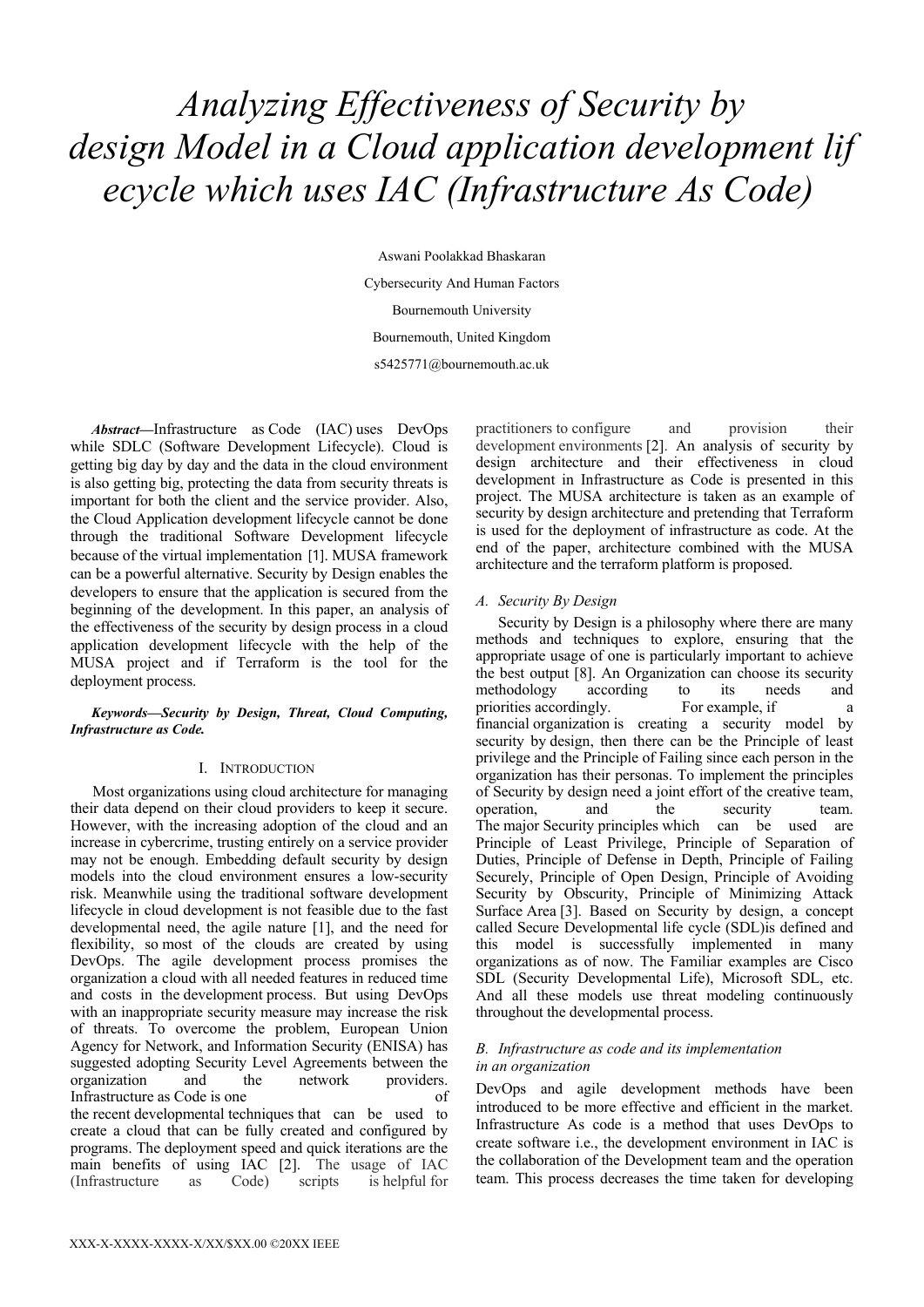software, so the installation process [4]. But the integration of security in this model is extremely complicated since DevOps needs a good automation capability to implement. Security is not an automated process usually it needs a workforce to continuously monitor risks and threats which leads to an inflated cost. This paved the way for implementing the concepts like SecDevOps and DevSecOps. In DevSecOps, three departments (Development, Security, and Operation) work together to achieve the same goal from the Starch.

 Implementation of the Infrastructure as Code (IAC) in an organization be done with the help of applications such as AWS Cloud Formation, Amazon Image Machines, and other well-known open-source applications are Ansible, puppet, Terraform, and Chef. The implementation of IAC in an organization that already has an existing infrastructure makes the implementation process of IAC long. The Organization can use an application like Terraform to check whether there are any holes to integrate the Infrastructure As code or they can manually create a replica of the existing stack. Assuming that the deployment phase is done with the help of terraform platform.

#### *C. What are the major cloud security threats?*

Cloud makes data storing and data management easy leading to better productivity at low cost. When the Data in the cloud increases, the data security treats are simultaneously increasing to a certain level. Cloud Data management has challenges including Data Privacy, Insider and outsider threat, data integrity, data Location, data confidentiality, trust, etc [5]. The data-related problems in the cloud can be solved to a extend by planned Security Development Lifecycle (SDL) [6], for example, creating personas for each entity that are using the cloud and creating threat models accordingly to foresee the upcoming threat and secure accordingly.

The major physical security threats are network security issues and requirements, reliability, audit, environmental issues, physical access, maintainability, and regional threat [5]. Physical security threat is further divided into sub-threats which are mobile platforms, circumference, denial of service, port scanning, dependency, botnets, spoofing attacks. And environmental threat can be occurred due to disaster or heat issues. Mostly physical threats are fixed with Hardware specialists in the organization, and it is a time-consuming process. For Example, if a server in the organization fails due not the high heat emission the Hardware team will at least a day to retrieve the server and use it as normal. If a cloud is created using the infrastructure of code this issue can be solved i.e., In Infrastructure As code physical servers are used instead, servers are created virtually using high-end programs. To change the data arrangement or need a new installation, running a set of code in an iteration will change the data arrangement and complete the installation.

#### II. MUSA SECURITY ASSURANCE PLATFORM

MUSA (Multi-cloud Secure Applications) Security Assurance platform is the result of the MUSA project which started in January 2015.MUSA Projects is creating opensource platforms that ensure Security in a multi-cloud environment using Security by Design. This project is EU

(European Union) funded and they have successfully created a MUSA framework that can overcome the security issues in cloud environment using an SLA (Service Level Agreement).

According to the MUSA, the entire process of creation has Five main steps Modelling, Risk Assessment, CS Selection Decision Support,

SLA Generation, Continuous Assurance.

Modelling: The DevOps team study about the Application they want to create and create a CPIM (Cloud Provider Independent Model).

Risk Assessment: Risk assessments are done by Analysing the security requirements and doing a complete risk assessment process

CS Selection decision support: After the Risk assessment process the DevOps teams can finales their Cloud Providers according to the requirements

SLA (Service Level Agreement) Generation: SLA Generation is done by carefully studying the Service Level Objectives (SLO) and Security Requirement metrics [9].

Security Libraries: If any of the expected security features are not available by any of the cloud service providers the organization can add their security library for protecting their data [7].

 Software development lifecycle in MUSA project is created considering the DevOps environments by Security by Design.

> **MUSA Security** Assurance Platform



Fig 1: MUSA Security Assurance Platform [7].

#### III. IAC AND MUSA PLATFORM

Security in the IAC should start from the modeling phase itself since IAC is a DevOps Principle the Development and the Operation teams are meant to work simultaneously throughout the project. IAC developers start to create code in the deployment state after the risk assessment and the selection of the Cloud Service provider. The Application development process introduced by the MUSA project can be used to create an application in the IAC as well since both are using the DevOps principle.

#### *A. Design*

As per the EU (European Union) data protection directive, it is recommended that even third-party data management should have a proper assessment for data protection for their clients [15]. Traditionally risk assessments are done by site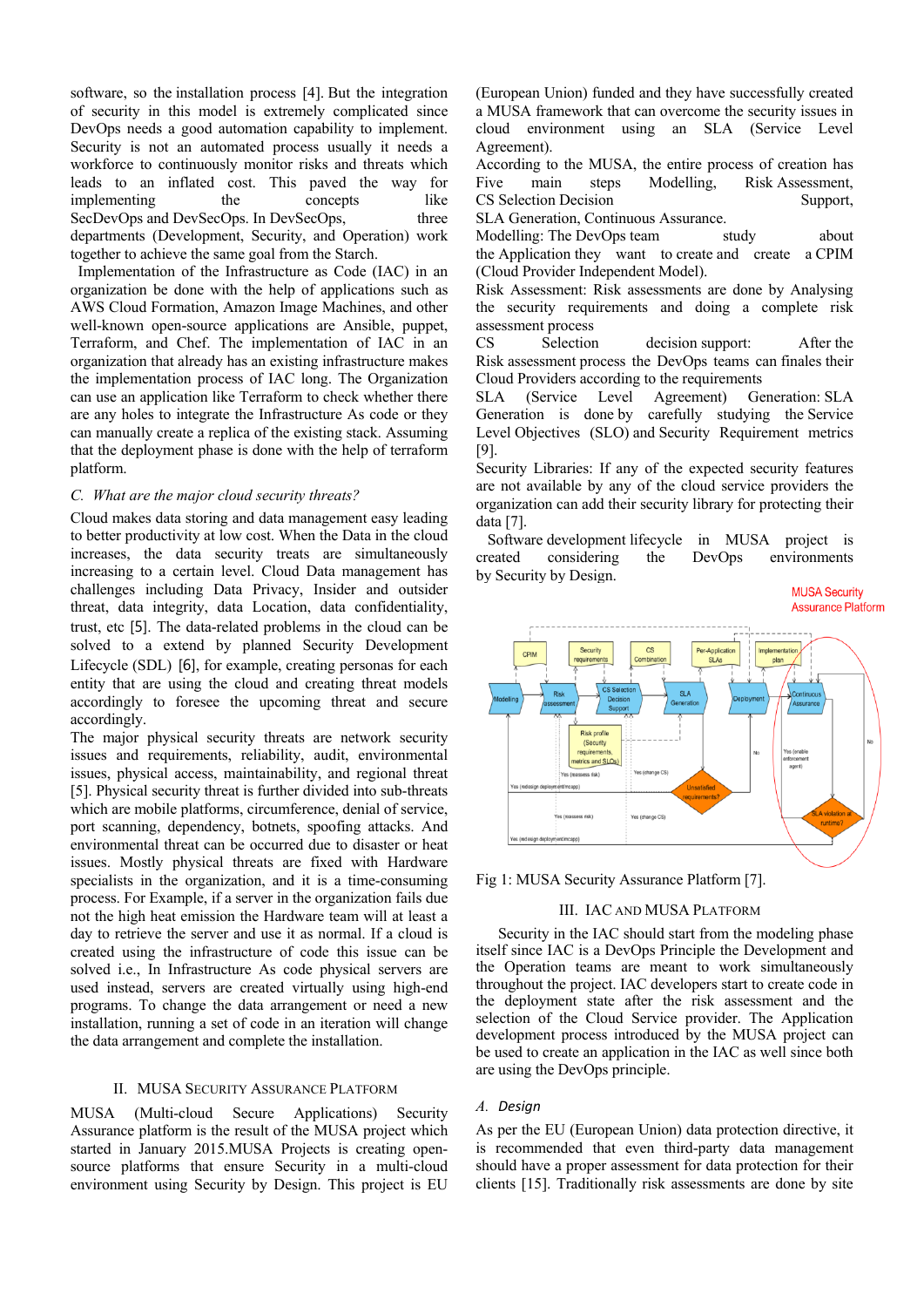

reliability engineers in the cloud-native deployments but the increase in the data and information in the cloud make this an impossible process now. So now most of the risk assessments are done automatically using the tools like CSA's CCM Framework, NIST Risk Management

#### Fig 2: Implementation of MUSA Framework and Terraform

#Framework, ISO 27017/18, and ISO 27701 Frameworks, SOC reports covering cloud CCM controls [16].

There are five steps to do a risk assessment process [17].

 1. Identify the threads and risks that can be faced by the organization

 2. Identifying the relevant security measures that need to tackle the threads.

 3. List out the Cloud providers and evaluate the services they give and your security needs.

4. Analyse the possible risks and their prevention

5. Accordingly select the cloud provider

Creating a well-defined Service level agreement is an important part to ensure cloud security from the provider's end. As discussed earlier the major threats in cloud computing are data breach, Misconfiguration, and inadequate change control, Lack of cloud security architecture, Insider threat, these all treats directly influence the cloud SLA. Since cloud environment always has the possibility for the treat the Infrastructure as Service sometimes is not achieved. Therefore, creating, and time management, and monitoring the SLA is a vital task. Cloud Provider SLA should contain the following parameters [11],

- Service Assurance
- Service Assurance Period
- Service Assurance Granularity
- Service Guarantee
- Service Recognition

The service violation measurement and reporting.

#### *B. Deploy*

Deployment of the IAC would be a bit time-consuming in the first deployment or if attempting to change the existing platform to IAC. Terraform is an open-Source platform used to deploy and create IAC [18]. Many other sources do the same process as Amazon and Google, but the main difference is that it deploys infrastructure and applications

and are easy to use [19]. Many other platforms limit the developer by

the programming language where terraform is very flexible and extendable. As far as the cloud it can be used in any

cloud network. In the Terraform platform, the developer is supposed to write the configuration files and configures to the terraform, and then it can be deployed in the cloud.

Initiation of the terraform in a five-step process:

|  | Code the configuration files |  |
|--|------------------------------|--|
|  |                              |  |

|                                      |  | 2. AWS provider should be configured [10]. |  |  |  |  |
|--------------------------------------|--|--------------------------------------------|--|--|--|--|
| "aws" $\{$ "us-west-2" $\}$          |  |                                            |  |  |  |  |
| resource "aws instance" "helloworld" |  |                                            |  |  |  |  |
| $\{$ ami                             |  | "ami-                                      |  |  |  |  |
| 09dd2e08d601bff67" instance type =   |  |                                            |  |  |  |  |
| "t2.micro" $\text{tags} = \{$ Name   |  | "HelloWorld" }                             |  |  |  |  |
|                                      |  |                                            |  |  |  |  |

## 3. Initialize Terraform

 4. Deploy the EC2(Amazon Elastic Compute Cloud (Amazon EC2))

5.Cleanup the Terraform

# *C. Runtime*

Monitoring the SLA simultaneously can ensure that there is no security breach from the cloud provider. The Agreed service level agreements can be monitored by Visual countdowns and timers, Breach notifications and warnings, Segmentation and customization, Multiple SLA metrics, SLA reporting, and analytics [13]. Detection of the SLA violation can be done by implementing some basic algorithms [12]. If any violation in SLA takes place the client can take legal action against the cloud providers and claim their compensation.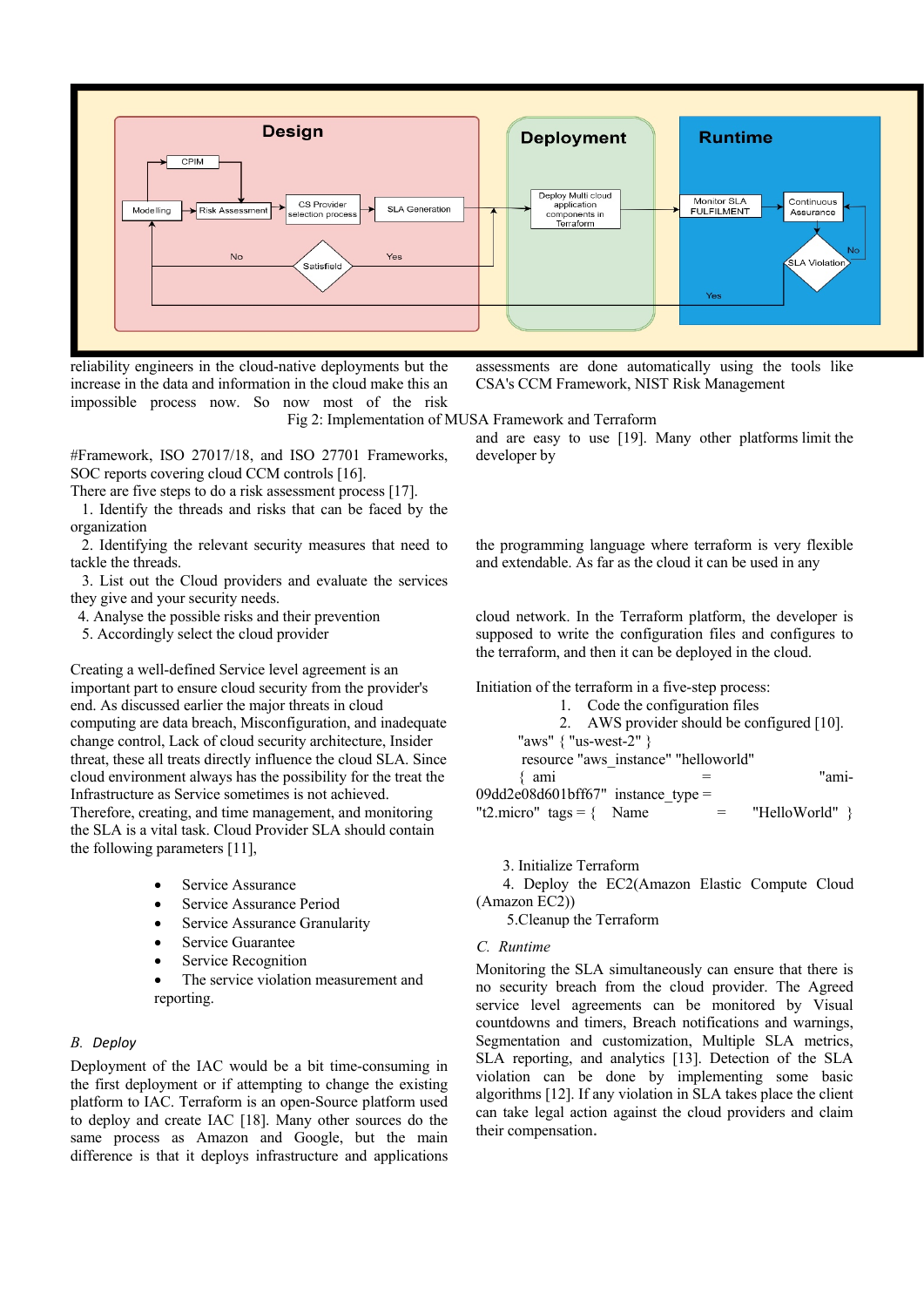#### IV. RELATED WORK

Security has many Real-time entities and ensuring security is a challenging task but possible. Securing software or say organizations from threat should be in mind from the very first steps of development. Security by Design is a very practical approach to ensure security but at the same time, it needs labor, time, and high implementation cost. Nowadays Organizations only aim for efficiency in an application ignoring security. Infrastructure as Code has taken the developmental process to the next level without having any physical entities but the implementation and deployment in an organization that has an existing cloud are extremely complicated, more tools for implementation and changing existing cloud applications to IAC can be introduced to solve this problem. As already mentioned, the increasing number of cloud providers had led to the increase in cloud security threats [1] and there are many papers introduced on cloud security assessment, but the number of papers concentrated on Security by design is exceptionally low. The global market of the cloud especially IAC is ruled by huge companies and the design and implementation of their platforms are not fully revealed, the area like IAC, still have lacked proper resources that can be used.

#### V. CONCLUSION

Analyzing the MUSA project, creating and adopting a Security SLA is a very vital part to ensure security in cloud applications. Security by Design guarantees that the security SLA is implemented efficiently from the initial stages of the developmental process. DevOps practice is a continuous process so creating and implementing Security SLA by security by design works well the treats can be foreseen in each developmental loop.

Infrastructure is a very modern approach to cloud application creation so there should be increased studies to be done in the area which will significantly help an organization to reduce and the cost of maintaining and processing their data.

In concluding analyzing the MUSA projects, the implementation of the Security by Design model in the Cloud Application which uses DevOps model such as Infrastructure As code can be effective in building a good Security SLA, using platforms like terraform which are opensource.

## VI. REFERENCES

[1] D.Jagli and S. Yeddu, "CloudSDLC: Cloud Software Development Life Cycle", International Journal of Computer Applications, vol. 168, no. 8, pp. 6-10, 2017.

[2]S. Almuairfi and M. Alenezi, "Security controls in infrastructure as code", Computer Fraud & Security, vol. 2020, no. 10, pp. 13-19, 2020. Available: 10.1016/s1361- 3723(20)30109-3.

[3]E. BOERSMA, "7 Application Security Principles You Need to Know | Cprime Blogs", Cprime, 2021. [Online]. Available: https://www.cprime.com/resources/blog/securityby-design-7-principles-you-need-to-know/. [Accessed: 10- Nov- 2021].

[4]B. DevOps, "Benefits of DevOps | Top 16 Advantages of DevOps You Need to Know", EDUCBA, 2022. [Online]. Available: https://www.educba.com/benefits-of-devops/. [Accessed: 12- Jan- 2022]

[5]R. Al Nafea and M. Amin Almaiah, "Cyber Security Threats in Cloud: Literature Review", Ieeexplore.ieee.org, 2022. [Online]. Available: https://ieeexplore.ieee.org/abstract/document/9491638. [Accessed: 13- Jan- 2022].

[6]S. Lipner, "Security Development Lifecycle", springer.com, 2010. [Online]. Available: https://link.springer.com/content/pdf/10.1007/s11623-010- 0021-7.pdf. [Accessed: 13- Jan- 2022].

[7]E. Iturbe, "Final MUSA framework implementation", Musa-project.eu, 2021. [Online]. Available: https://www.musaproject.eu/sites/musa3.drupal.pulsartecnalia.com/files/docu ments/MUSA%20D1.5%20Final%20MUSA%20framework %20implementation.pdf. [Accessed: 10- Nov- 2021].

[8]"8 Security by Design Principles for Your Business Solutions - TechnologyHQ", TechnologyHQ - All about Technology, AI, blockchain, Cybersecurity, Business, 2022. [Online]. Available: https://www.technologyhq.org/8 security-design-principles-business-solutions/. [Accessed: 13- Jan- 2022].

[9]V. Casola, A. De Benedictis, M. Rak and U. Villano, "A novel Security-by-Design methodology: Modeling and assessing security by SLAs with a quantitative approach", Journal of Systems and Software, vol. 163, p. 110537, 2020. Available: 10.1016/j.jss.2020.110537.

[10]S. Jourdan and P. Pomès, Infrastructure As Code (IAC) Cookbook. Birmingham: Packt Publishing Ltd, 2017, p. 48.

[11]V. Casola, A. De Benedictis, M. Rak and E. Rios, "Security-by-design in Clouds: A Security-SLA Driven Methodology to Build Secure Cloud Applications", 2022.

[12]S. Anithakumari and K. Chandrasekaran, "Monitoring and Management of Service Level Agreements in Cloud Computing", Ieeexplore.ieee.org, 2022. [Online]. Available: https://ieeexplore.ieee.org/document/7312156/. [Accessed: 13- Jan- 2022].

[13]"Service Level Agreement Monitoring - 5 Essential Tools", Commusoft, 2022. [Online]. Available: https://www.commusoft.co.uk/five-tools-service-levelagreement-monitoring/. [Accessed: 13- Jan- 2022].

[14] WINKLER, S. Terraform in Action video edition. [electronic resource]. 1st edition. [s. l.]: Manning Publications, 2021. Disponível em: https://search.ebscohost.com/login.aspx?direct=true&db=cat 00012a&AN=bourne.1250148&site=eds-live&scope=site. Acesso em: 13 jan. 2022.

[15]"ARTICLE29 - Item Overview", Ec.europa.eu, 2022. [Online]. Available: https://ec.europa.eu/newsroom/article29/items. [Accessed:

13- Jan- 2022]. [16]E. Cayirci, A. Garaga, A. Santana de Oliveira, and Y. Roudier, "A risk assessment model for selecting cloud

service providers", 2022. [17]A. SANTANA DE OLIVEIRA, "Five Steps to Perform a Cloud Risk Assessment | SAP Blogs", Blogs.sap.com, 2022. [Online]. Available:

https://blogs.sap.com/2016/04/13/five-steps-to-perform-acloud-risk-assessment/. [Accessed: 13- Jan- 2022].